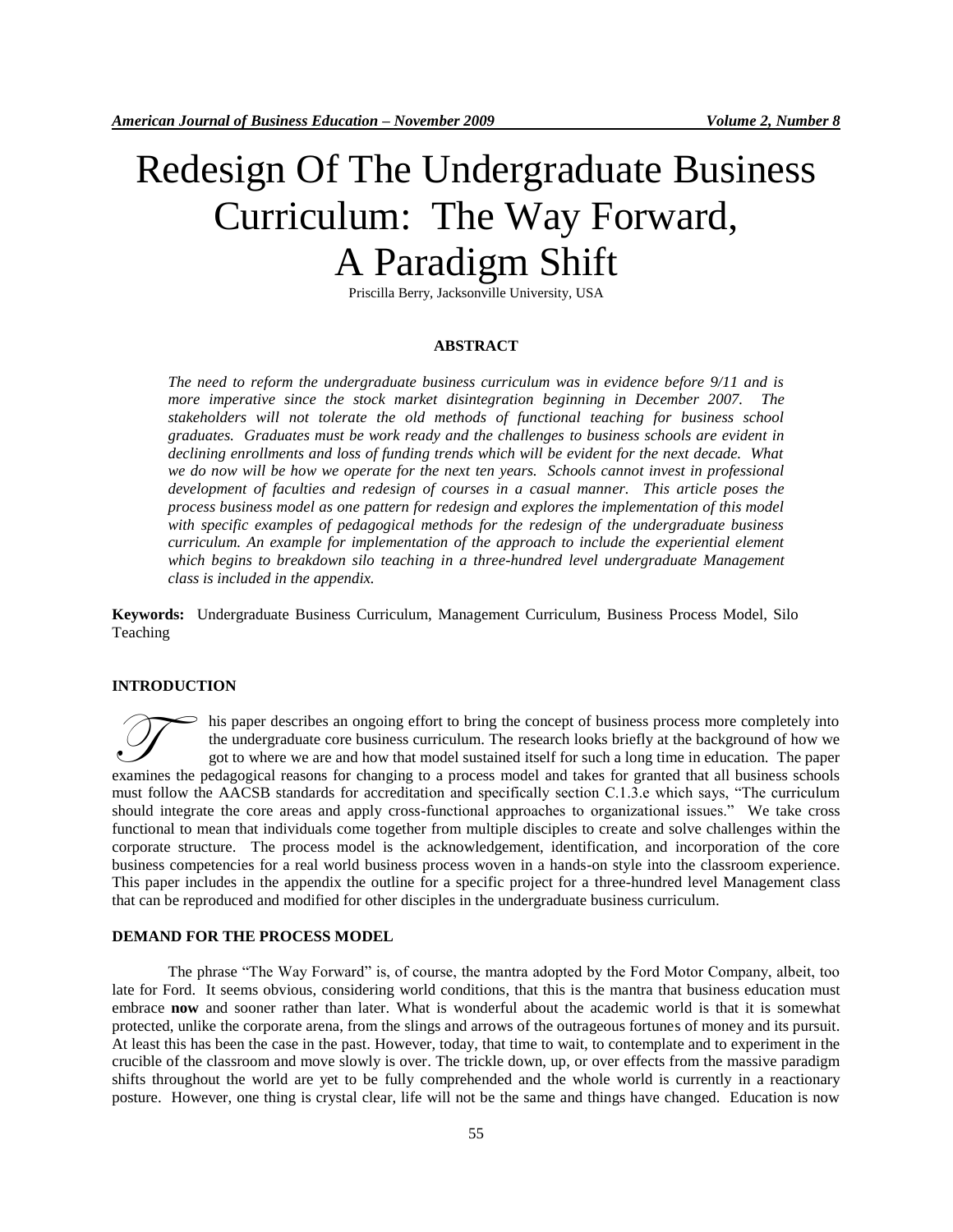more than challenged, it is demanded to be accountable, transparent, and to grow leaders with a high level of integrity, as well as specific (not general) skills and targeted knowledge. This research will focus on outlining the needed shift to a **process-centered business curriculum**, experiential in design, and fully integrated in concept and execution.

The business curriculum of the  $21<sup>st</sup>$  century must reflect the process driven organizations that focus on a new breed of consumer and supplier. Even though Campbell, Heriot and Finney defend the use of silo learning (2006) it is clear that the days of teaching in isolation are over. Campbell argues, articulately, that the demand to match the undergraduate business curriculum to the corporate environment is much over rated. He contends that the changes that need to be made in the undergraduate curriculum are pedagogical in nature and not curriculum based. The point made here is that the cost, human and monetary, in the complete overhaul of the curriculum is enormous and a waste of resources. The position is that the changes that need to come to keep pace with the demands of the principle stakeholders - employees and students- are pedagogical in nature and the classroom instructor is the lynchpin to this endeavor. We need to, in short according the Campbell, alter **how** we teach in our functional areas, **not what** we teach. The argument is that an employer would rather have an entry level employee with some depth of business knowledge rather than an employee with concepts of integration and no depth of knowledge.

Campbell's reasoning is faulty; however, and the challenge to Campbell's thesis is that to leave **what** we teach in the classroom unaltered and only change the pedagogy and **how** we deliver is to fail to see the elephant in the room. The process model that organizations are using today requires that we model our curriculum to eliminate the isolation of block learning (Walker, 2000). The business curriculum must eliminate the silo process or structure of courses to eliminate the impact of silo teaching on the process of learning. We must integrate the curriculum and show how the accounting class relates to the business communications class, and we can only do that when we roll back the veil on the real world. Students resist this because they really do not want the real world when they are in the college classroom. For many, the reason they are in school is to wait on going into the real world, and they resist as long as possible seeing the experience as preparation for the business arena. This is the shift that the business curriculum must provide through an integrated curriculum.

Talking about the Ford Companies as the voice of management past seems appropriate since we have seen it die right before our eyes. Everything in business going forward will be consumer oriented. The old arrogant days of Ford boasting, "if we build them, they'll buy them" are over for good. Corporations whether they want to care or not must "care" about the end-user and focus on what is desired. The business students must come to understand how what they are learning applies to the business process, and the curriculum must be redesigned with new technologies and pedagogical tools and most importantly the instructional delivery and content must make the shift to integration (Olson, 1993).

This paper presents a rationale and the imperative for an integrated business curriculum in terms of delivery, design, and resources.

# We may first remember **how we got here** and **why we are changing**.

Adam Smith in the *Wealth of Nations* (1776) taught us about the division of labor and others like Sloan and Ford executed this teaching in the creation of the assembly line. Most business schools have been organized like business around a post war model of core division established in companies like General Motors which had such great leaders as General McNamara. Nelson discusses the classic Harvard model calling it the "Hollow Harvard Core" which sets up the traditional core approach. (1990). There should never be any diminishing of what has gone before us in business or the academic world; we can only stand as tall as the shoulders on which we stand and these leaders helped shape a great nation and a strong teaching culture. The culture of the division of labor also supported the silo learning concept in schools of business. This worked for many years, successfully.

What is demanding change from these old models is the dominance of the consumer voice and the rise in technology. Basically, the consumer is more educated with more access to information and they demand complete and competent answers. Because of technology, they demand the answers now. Simply read a Tom Friedman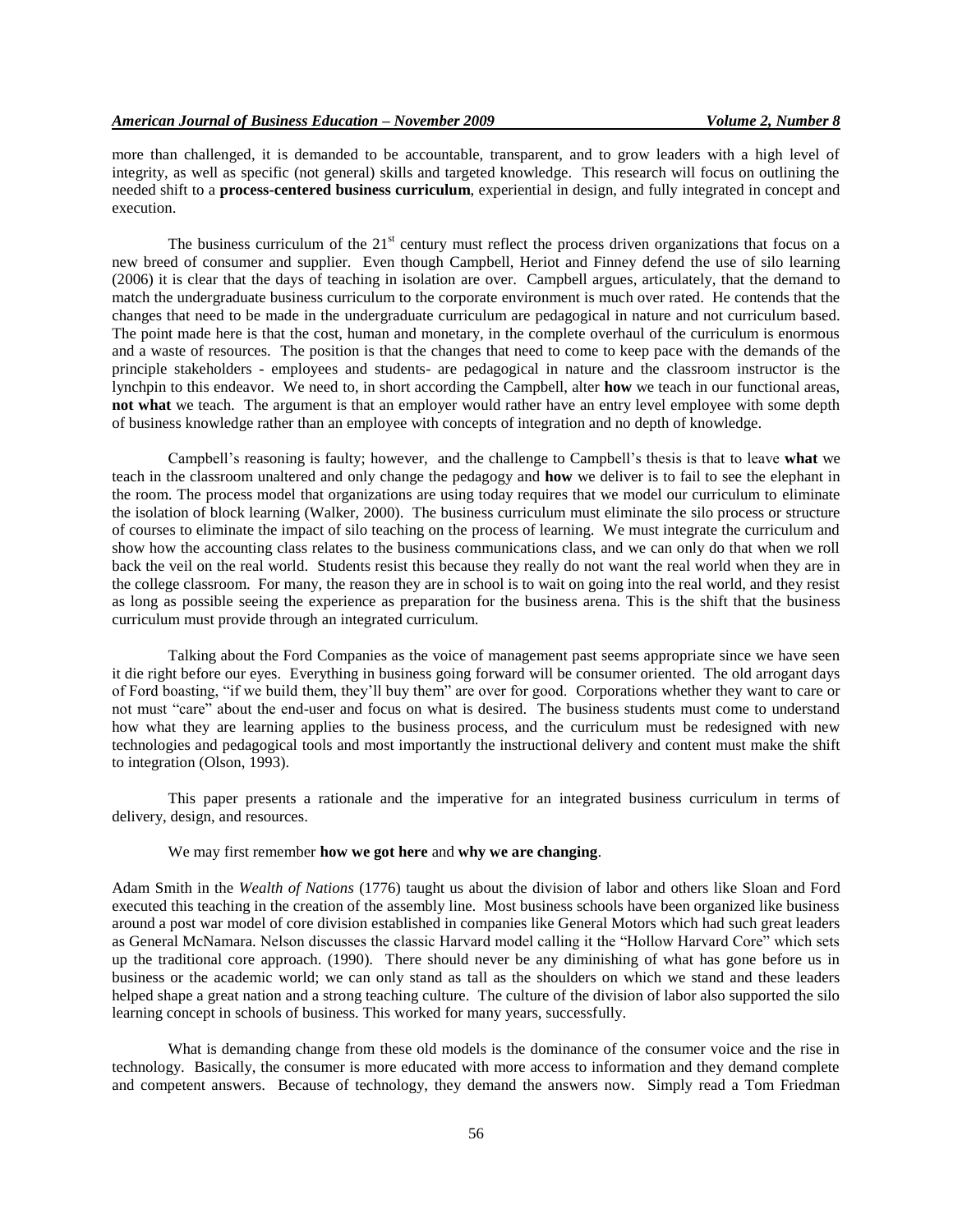treatise or look at the numbers on the use of cell phones world wide and please....let's just Google Earth to get an answer or product we want.

Silo teaching only works for a business environment where things are predictable. Function based companies were the norm in the 20<sup>th</sup> century. A bureaucracy works well if all things are fixed in the business environment because things are predictable. Technology has changed this forever. Even the businesses that have been slower to innovate cannot avoid this necessity. Innovation demands ideas and ideas must come from many places. The current curriculum and philosophy about teaching in a business school leaves the graduate woefully unprepared for the world of work. They have a very narrow view of what business is about, little experience or knowledge of how cross functional teams operate and for what purpose. Most current business curriculums deliver a function focused curriculum with silo learning. While corporations have moved quickly to the use of cross functional teams for leadership, program implementation, product delivery, schools of business remain mired in function based teaching (Cannon, Klein, Koste, Magal, 2004)

#### **COURSE DELIVERY**

Course delivery is probably the most difficult hurtle to an integrated curriculum because it involves faculty and reworking of course descriptions. Every course description or syllabi must contain a reference to the strategic forces involved with every business decision: ethics, technology, diversity, and organizational behavior. This material has to become part of the delivered course content. Faculties are narrowly trained with most of faculty having degrees that delivered functional content to them in the first place, some century ago. To overcome this, the faculty has to have leadership via the Dean, if the Dean does not get it, the business faculty cannot move forward. Dean George Stevens at Kent State University's College of Business Administration and the Graduate School of Management discusses the role of deanship and points to Academic Leadership as the greatest priority for the 21<sup>st</sup> century. Deans must be change agents and must persuade and convince faculty to change and do something in a different way. He goes on to say the world of academia must change dramatically if it is to survive and be relevant. Deans see this, but faculties often do not. Competition from virtual universities and the increasing demands of the marketplace for more "vocational" degrees may spur some realization for the need for change. Stevens discusses the juxtaposition of change in academia as opposed to change in corporations. The first changes at an evolutionary pace and the second at a revolutionary one. The demand from the corporate world is clear, and if we intend to keep colleges with specialty centers alive and well, the academic world will shift to delivering courses that are cross functional and relevant (Stevens, 2000).

## **COURSE DESIGN**

Business schools must move away from dividing the courses along strict knowledge lines and create an integrated curriculum. Each course in the business program must show a connection to the other courses. Accounting and Economics courses must have ethics and leadership and communication integrated into the content. Richard Cosier, AACSB (a business school accrediting body) board member and Dean of Purdue's Krannert School of Management, echoes the words of Nobel Laureate Lech Walesa "ethics should serve as the grounds for all solutions we impose in this era" (Cosier p. 53, 2008). We cannot teach any functional area in a business school today, given the world milieu, without grounding it in ethics. The Qualitative courses must "see" the skills needed for leadership as belonging in their content and the same with communication skills which must be presented as an integral part of all course content. In short, we must include in all the courses in the business core all of a company's processes, products, and people.

One method for implementation of integration and cross functional curriculum is through the use of Enterprise Resource Software that has been around since the 1980s. There are several vendors for these software packages but the lead vendor is SAP. (Wagner, Najdawi, Otto, 2001) The enterprise resource planning system software is described by Cannon, et.al. in the *Journal of Education for Business* (2004). This enterprise resource planning package and its implementation is explained also by Peslak in the *Journal of Information Systems Education* (2005).This type of software application is typical of software integration systems that can be employed in the core curriculum to unite the functional areas.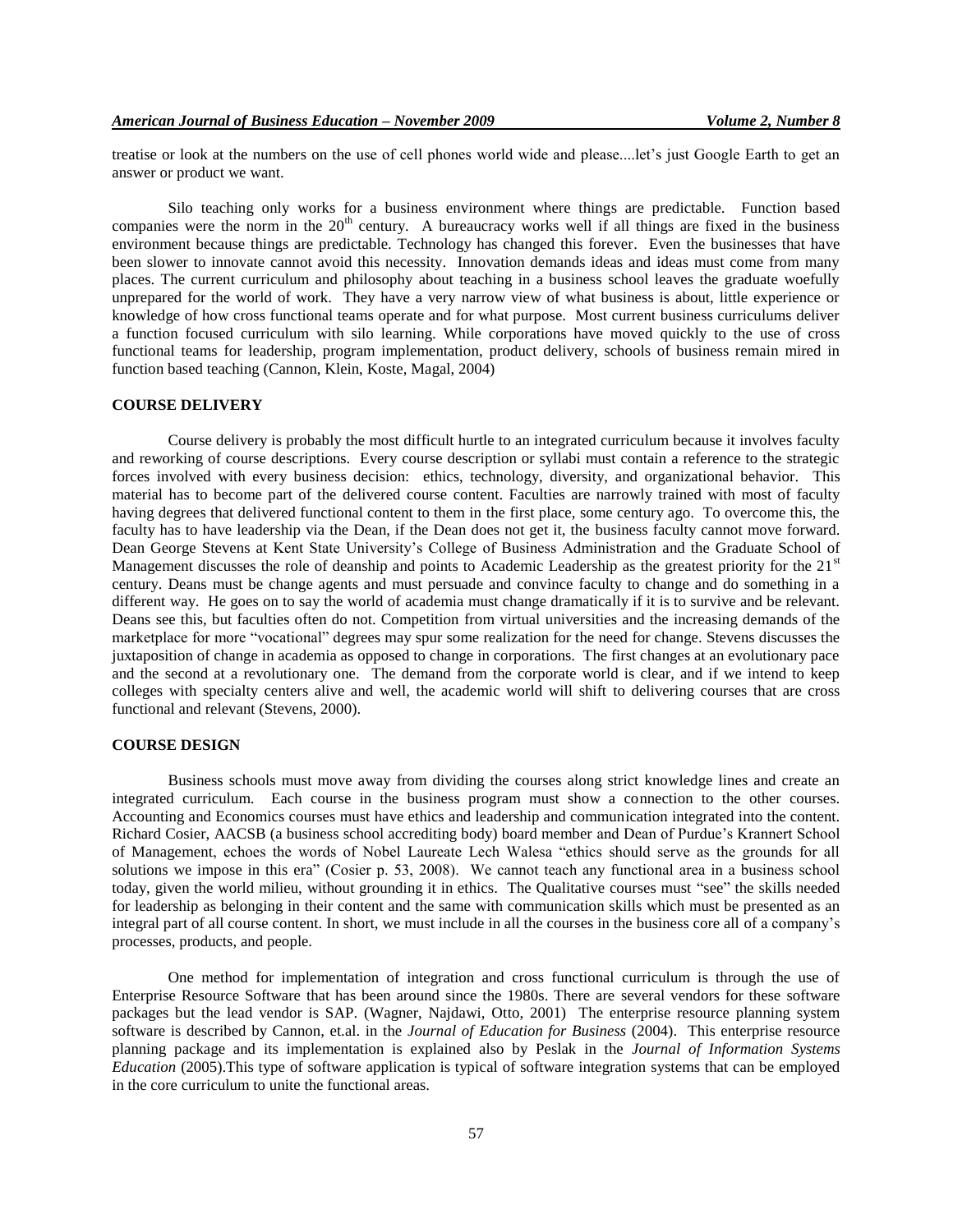One somewhat easier or first step path than the more involved shift proposed by Cannon and explained by Peslak is to create cross functionally taught course. Ideally, course content could be delivered in a team taught environment. The communications professor could do a segment in each class on communication or a course could be designed that was communication across the functions. At the least, a capstone course should be implemented at the undergraduate level that connects the dots for students and combines all the functional areas of the curriculum in one course centered on knowledge execution with leadership skills.

Another excellent way to focus individualized content into functional content areas is to have students select their industry of interest and even the corporation for which they would like to work. Initially, when students declare a major, they also select an industry and within each functional area course, students are assigned a project that researches the accounting, marketing, management, etc information within that industry. Included in the appendix is one sample of an undergraduate communications project that is experiential in nature while addressing the functional content of a business communications class.

#### **CONCLUSION**

More than how we accomplish the transition in practical terms is the need to make the paradigm shift in attitude and understanding. We must first as faculty believe that the system needs redesign and then believe that we can deliver graduates who are more competitive and attractive to employers, one of our principle stakeholders. Faculties need the leadership of a Dean with vision and understanding of the resources required to reinvent the course design around business process not isolated content. Faculty may need professional development activities which can be costly. More partnerships with local businesses need to be in place, and the Dean must know how to make these partnerships happen. Partnerships are only possible if the business faculty members are meeting the needs of business. This is something of a challenge because faculties are seldom rewarded for going outside the classroom or the research arena—out into the "real" world. The reward structure must be altered to acknowledge the change requirements of business and the academic environment. The process based curriculum considers the total picture of a company, and this is most evident when partnerships are in place between business school and corporations and when faculties are fully engaged with the corporations for research and for course design. One way to begin this process is to have collaboration and integration within the faculty structure.

Corporations want courses that offer experiential content and not content for the sake of content. Most businesses today want the soft skills such as communication, leadership and team building along with interpersonal skills for all entry level employees. They need people who can be part of a team and get along within the work force. There is great emphasis placed by employers today on assessment for emotional intelligence. They need employees who are not a risk, mentally or physically. Corporations have elaborate training capacity, and they do not expect knowledge or strong content when students graduate. Content in isolation is not of value anyway to a large entity. Corporations want students who are work ready which means that they are strong students dedicated to life long learning. If students have learned qualitative skills for decision making while solving a real problem for a company or have learned the skills through a corporate case study, then the skill has application immediately for the business environment.

Business process forms, or should form, the basis for cross functional thinking which is how our students need to be taught. Courses should be designed with cross functional activities fully integrated into core courses. There is a pressing need for students to actually see how work is done which moves us completely away from compartmentalized environments and possibly even out of the standard classroom setting.

#### **FINAL RATIONALE**

There are many voices giving strength to the demand to redesign the business curriculum, and the voices have reached critical mass. One such articulation by James Canton in his book *The Extreme Future: The Top Trends that will Reshape the Future in the Next Twenty Year* (2007) states the following:

1. The current education system has failed to complete its most vital and strategic mandate: prepare the workforce for the future.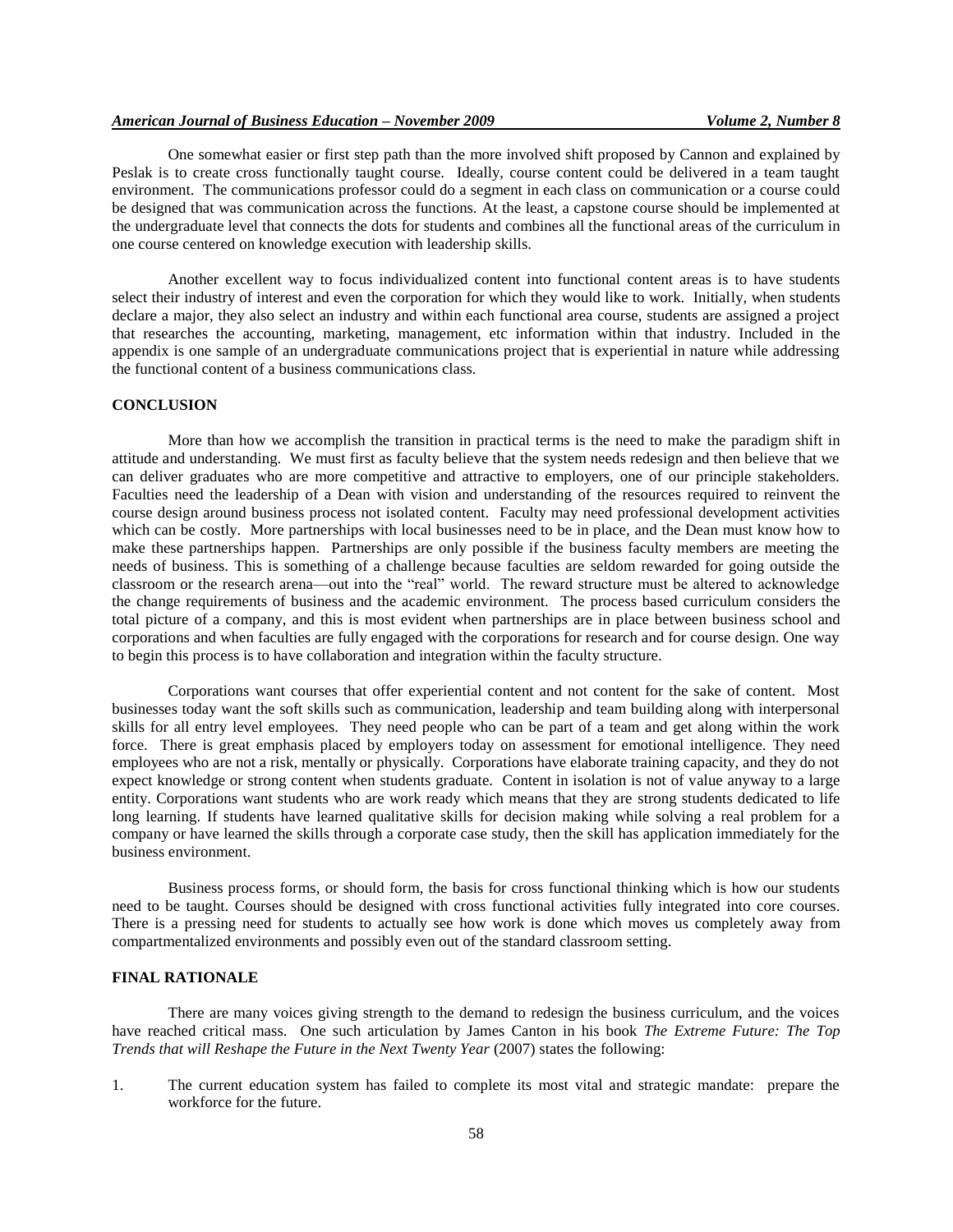## *American Journal of Business Education – November 2009 Volume 2, Number 8*

- 2. Education does not have the leadership, guts, or vision to reinvent itself.
- 3. Most schools, kindergarten through college, are not in sync with changes in the marketplace—more competitive, more complex, more global, more innovation-driven.
- 4. Without educational change, more companies will outsource to find skilled talent offshore, creating unemployment in the U.S.
- 5. Teachers are not to the problem. Pay teachers double and retain them for the Innovation Economy. Measure their performance, hire the best, and fire the slackers.
- 6. Political leaders have lacked the courage to create a Future-Ready national innovation, curriculum, more science, more innovation, more high-tech, a more global outlook, and more entrepreneurial skills.
- 7. We are teaching kids about the past. We need to teach the kids about the future. How to survive the Extreme Future (p. 107).

#### **AUTHOR INFORMATION**

**Dr. Berry** is a graduate of the University of Mississippi with degrees in English, Literature, and Humanities and select Corporate Clients include: Communications Planning Corp, Children's Haven, Americall, LDC, DuPont, Interline, Duval County School Board, CSX, the Jacksonville Symphony, and the Army Corp of Engineers. She was a guest professor at the University of Caen in France lecturing to international postgraduates on **Doing Business in a Global Economy.**

Dr. Berry is currently researching, publishing, and speaking on the Glass Ceiling for Women, issues of academic integrity, and other pedagogical subjects. Most recently she created a Financial Literacy Curriculum for corporate women, and is passionate about the cause of Financial Literacy for Women.

## **REFERENCES**

- 1. Campbell, N.D., Heriot, K.C. & Finney, R. Z. (April, 2006). In Defense of Silos: An Argument Against The Integrative Undergraduate Business Curriculum. *Journal of Management Education*, 30, 316- 333.
- 2. Cannon, D.M. Klein, H.A., Koste, L.L., & Magai, S.R. (November/December 2004) Curriculum Integration Using Enterprise Resource Planning: An Integrative Case Approach. .*Journal of Education for Business*, 80(2), 93-102.
- 3. Canton, J. (2007). *The Extreme Future: The Top Trends that will Reshape the World in the next 20 Years*. Penguin Group, USA.
- 4. Cosier, R. (September/October 2008). Ethical Objectives. *Biz Ed*, 52-57.
- 5. Nelson, C. (September, 1990). Harvard's Hollow Core. *The Atlantic Monthly*. 54.
- 6. Peslak, A.R. (summer, 2005). A Twelve-Step, Multiple Course Approach to Teaching Enterprise Resource Planning. *Journal of Information Systems Education*, 16, 147-156.
- 7. Stevens, G.E. (summer, 2000). The Art of Running a Business School in the New Millennium: A Dean's Perspective. *Sam Advanced Management Journal*, 1-7.
- 8. Wagner, P.W., Najdawi, M.K., & Otto, James (2000). An Empirical Investigation into the Impact of ERP Training on Cross-Functional Education. *Journal of the Academy of Business Education*,1, 107. Retrieved December 21, 2008 from http:// [http://www.abe.villanova.edu/proc2000/n107.pdf.](http://www.abe.villanova.edu/proc2000/n107.pdf)
- 9. Walker, K. & Black, E. L. Reengineering the undergraduate business core curriculum: aligning business schools with business improved performance. *Business Process Management Journal*. 6 (3), 194-203.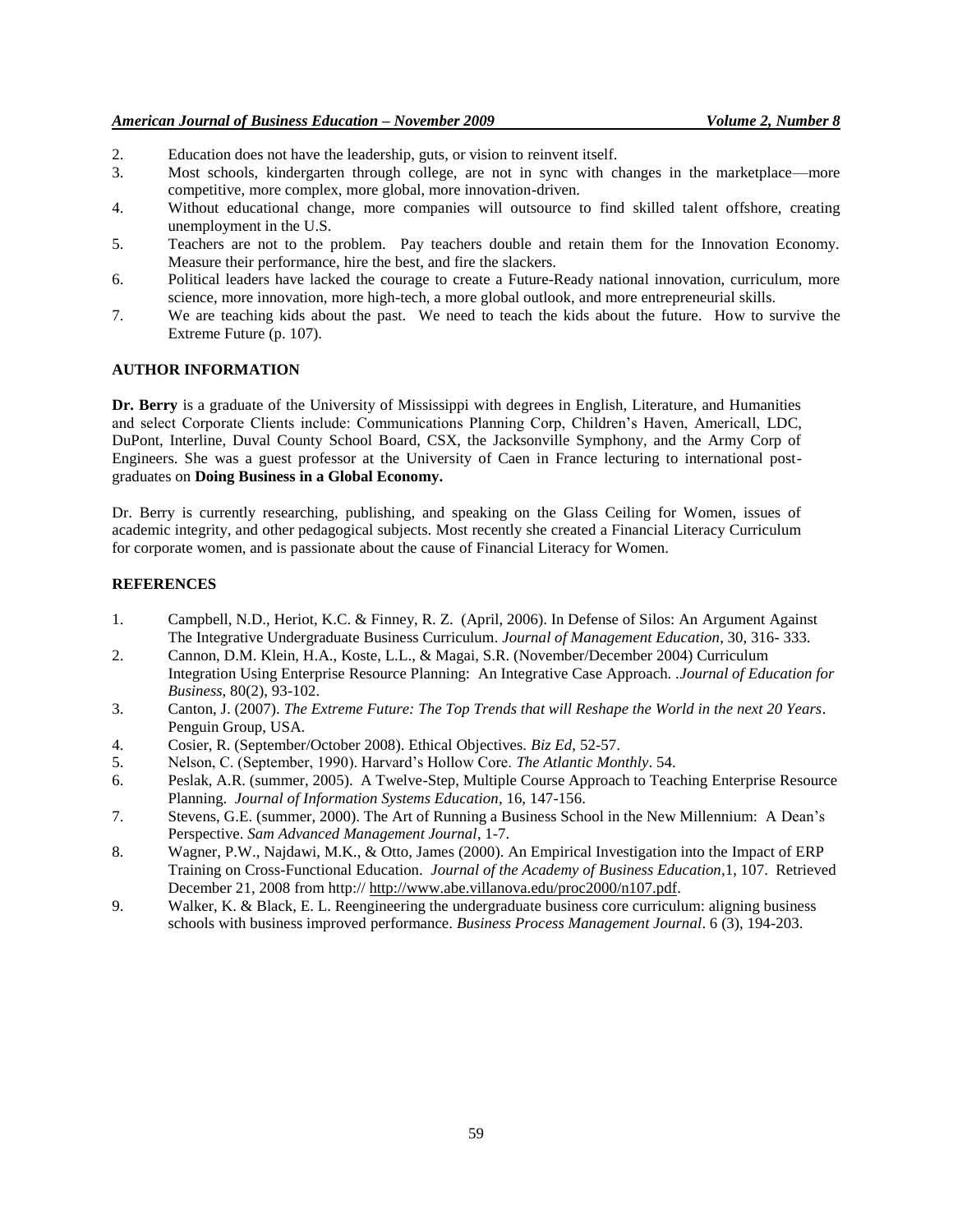# **APPENDIX**

The Final Exam for MGT 308 begins day one of the course and it has three parts: A **research paper**, documented APA Style, on **the Industry** of your choice, a **profile of the corporation** you intend to work for when you graduate, and **a personal interview** with a practicing professional in the career filed of your selection. You will need to gather **five samples of professional business writing** that are characteristic of the business writing in the career field you have selected for this long formal researched report. The following information is to be used in the preparation for this project.

I. **Set an Interview** with a practicing professional, not a relative, or a person on campus. Ideally, this individual would hold a career position you intend to pursue. Select an individual who—occasionally or as a routine part of their duties— formally writes to a specific audience for a variety of specific purposes. When you make the appointment, ask for five samples of writing, which he/she considers representative samples of the work required in their position. It is wise to discuss your selection with me and to have me give you advice on how to proceed with this part of the project. Remember that business people are busy people and can not set appointments the day before your project is due. You must calculate lead time for this assignment.

## II. **Set up a mutually agreeable time to interview the person. Be clear about your expectation and be specific about what you require.**

- III. **Before you go on the interview:** Complete the research for the paper and write a status report on the industry: Fully documented and complete with internal citations. This research information will contain answers to the following questions:
	- Health and size of the Industry in terms of the National Economy. This will include financial data: Relevant data that shows the size, importance, relationship of the Industry within the National Economy
	- Legal and Ethical Concerns, Challenges: Industry Environment
	- Technology Data: Relevant data that examines the technology challenges and advances
	- Diversity Challenges: Relevant data on the Industry and Diversity ( what does the labor market look like in this industry and how is it segmented)
	- Organizational Behavior (i.e. bureaucratic, team environment)
	- Globalization and International Marketing
- IV. **Before you go on the interview: research the corporation and your completed report should include the following information:** 
	- Evaluate and Critique the Website: Design, focus, themes, philanthropy, image portrayed, anything you find interesting
	- Statement (formal or informal) of corporation's philosophy or mission statement
	- Chain-of-Command within the Corporation: Include a diagram, if available
	- Communication Flow within the corporation, may add chart
	- Physical Plant/s: size, location, function/ interesting facts
	- Personnel: number of employees/ levels of management, labor, facilities, etc
	- Financial Information (use public record or gather data for this from the person you interview if it is a privately held company) that shows the relationship of the company to the industry and to other like corporations
	- Know the philanthropies that the industry supports
	- Look for ways the Corporation "says" it is involve in Sustainability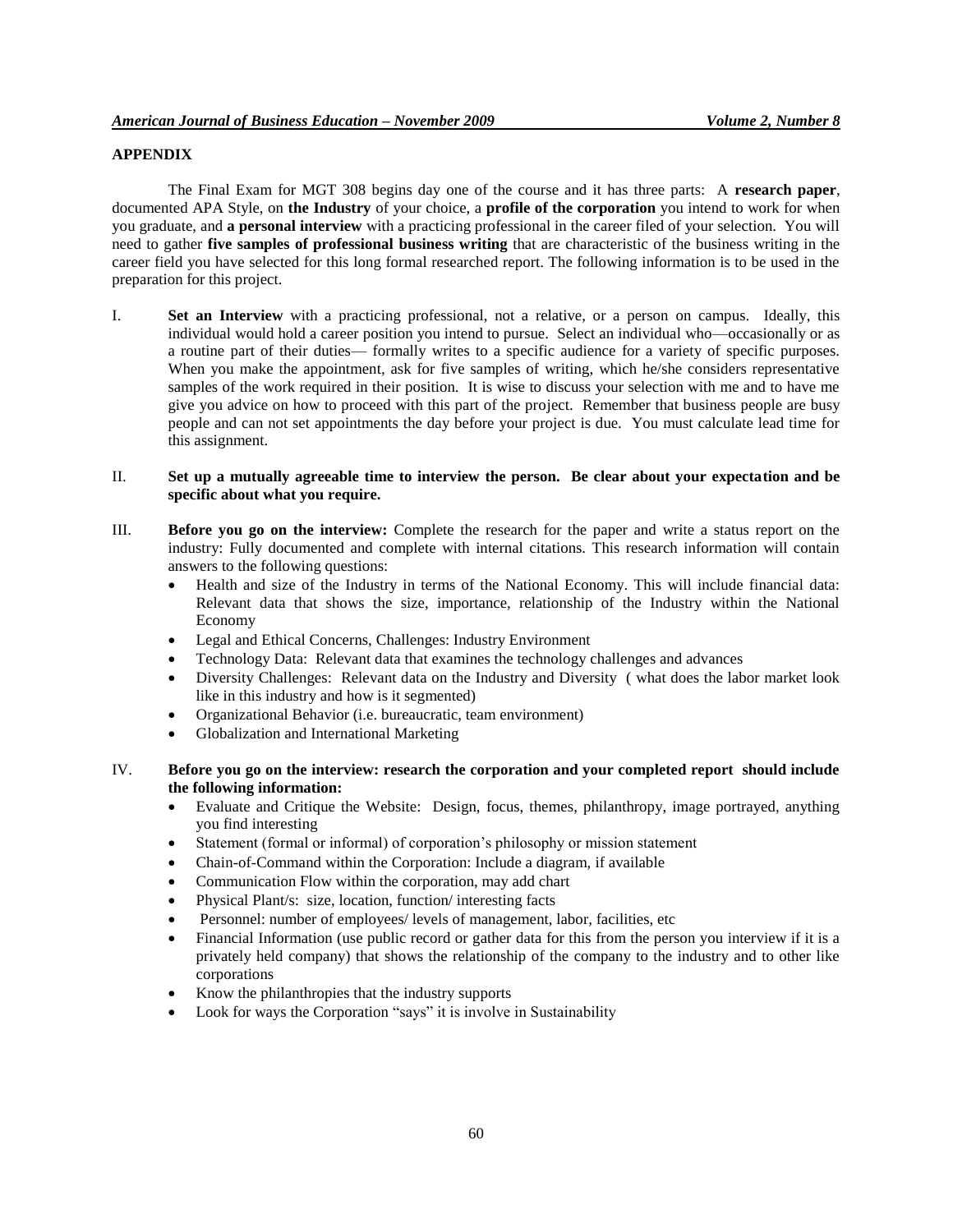## V. **Gather the follow information in your interview:**

#### Profile the Interviewee:

- Give Title and Formal job description / indicate the interviewee on the chain of command
- List and Evaluate the duties (areas of responsibility) of the interviewee
- Assess Business Protocol and Personal Appearance:

The Dress/Wardrobe Culture Body Language – Non-verbal Messages Signs of Confidence/Nervousness/Notes Symbols of Power, Success, Competition

#### Discover the Facts:

- Ask for current copy of their résumé, if available, or ask for a short run-down of their job history
- Note how much communication is a part of their job function
- Learn what preparation they had for communication: high school, college, workshops, training
- Find out what they believe is the best preparation for communication in the business world and their profession.
- Request the individual to share what is most challenging about the kind of communication they do, and what is rewarding
- Explain methods they use to "think outside the box." Ask to what extent they can rely on forms for their communication
- Ask for and use, as part of the summary for this project, any special message the interviewee has for communicating in the business world
- List Professional Associations to which they belong and all the professional publications they read for business
- Discover what philanthropies that the interviewee embraces personally

## Questions to Use for Discussion

- How did you locate your current position? (Networking, etc.)
- How did you prepare for your career interview?
- Is your undergraduate degree related to your current position?
- What skills do you have that help you the most?
- What skills do you not have that would help you in your career?
- How often are you evaluated in your position and how are you evaluated?
- How much crisis management is involved in your work/communication?
- What is your source for News and Current Events?

#### Use the following guidelines in the interview.

- Be prompt to arrive and prompt to exit
- Shake hands and wait to sit until you are invited
- Restate your purpose, briefly
- Be Organized
- Use small notebook, which looks professional, with all the questions written out leave room to make notes or record responses
- Begin by establishing a rapport with the interviewee:

## **Specifically – set the context for the interview: "I am here to discover/learn some personal strategies you use in communication."**

- Do not disagree or hold forth your own opinions.
- Let the expert do the talking.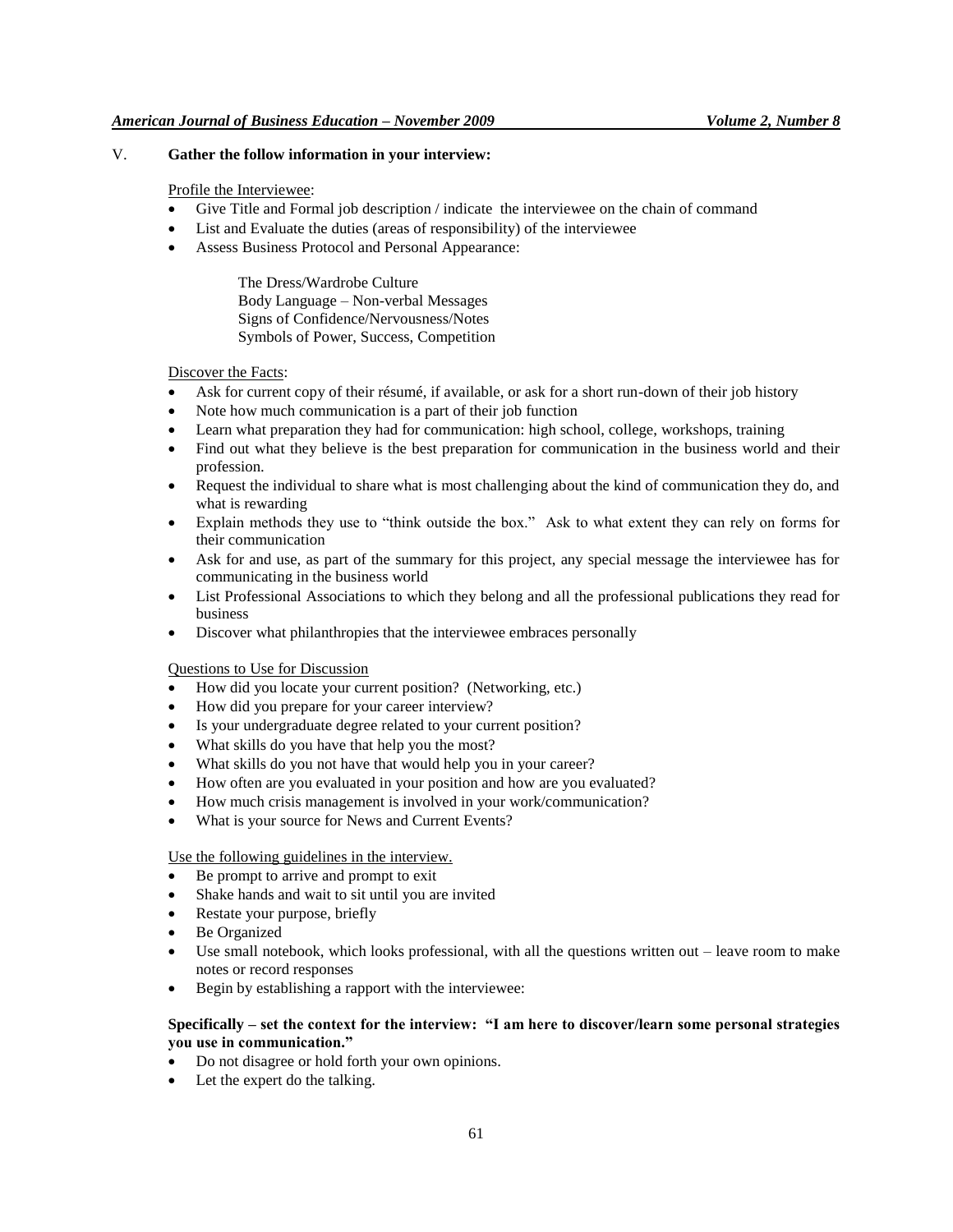#### *American Journal of Business Education – November 2009 Volume 2, Number 8*

- Be prepared know the person, know something about the person, i.e.: background, length of the time with corporation, personal likes or dislikes. Research or look for clues in office.
- Respect the interviewee's time limit. Stop within the time frame you set-up when you made the appointment.
- Check your understanding of what the interviewee is saying by occasionally paraphrasing the point the speaker is making.

### VI. **Assess each writing sample: Use terminology from the text and from class discussion.**

- Identify the form of the Communication (sales letter, inquiry letter, etc.)
- Note the subject of correspondence
- Summarize the content briefly
- State the Occasion/Audience/Setting
- Indicate the Purpose: To Evoke, Persuade, or Entertain and explain how the purpose is achieved
- Describe the Method of Introduction: inductive or deductive
- Identify the tone and indicate what specific language is used to set tone, use quotes from the samples to support this
- Analyze the Conclusion: Logical or Psychological
- Evaluate the Organization use specifics from text material to explain
- Determine the level of Language Usage
- Note the specifics of Style (courtesy and tact, the "you" attitude)
- Evaluate for Grammar-Mechanics
- Discuss Document Format: use of bullets, white space, paragraphing,
- Evaluate the letter head or other such features of format
- Write an Overall Impression of Professional Presentation.

### VII. **In the last section of the paper before the summary discuss the following:**

- Career opportunity
- Required education and experience
- Role of communication

#### VIII. **Final Presentation:**

Present the material in a professional and business-like manner. All parts typed on good bond and presented in a plain manila folder. All parts of the report must follow the APA guidelines for the long report. A letter of transmittal should accompany this long report. Address the letter to the person directly responsible for assigning the project.

The pattern for organization of the report is title page, letter of transmittal, contents page, executive summary, report body which includes the samples of business correspondence with the assessment of each sample. Remember that each part of a long report is introduced before it is included in the report.

Include a copy of the thank-you letter at the end of the report. Please follow guidelines for writing formal business letters for this assignment. The copy of the thank-you letter with an addressed envelope should be included for review. The thank-you letter must be approved before mailing. You are to mail the letter once it is approved.

Make generous use of headings throughout the report. The body of the report is the information you gather in the interview, the collection of the five samples of writing, and the assessments you write. The sample writings, as all separate parts of a report, should be introduced, and the critiques should follow directly the samples. Please note special instruction for the organization of the writing samples.

Plan ahead and enjoy this project!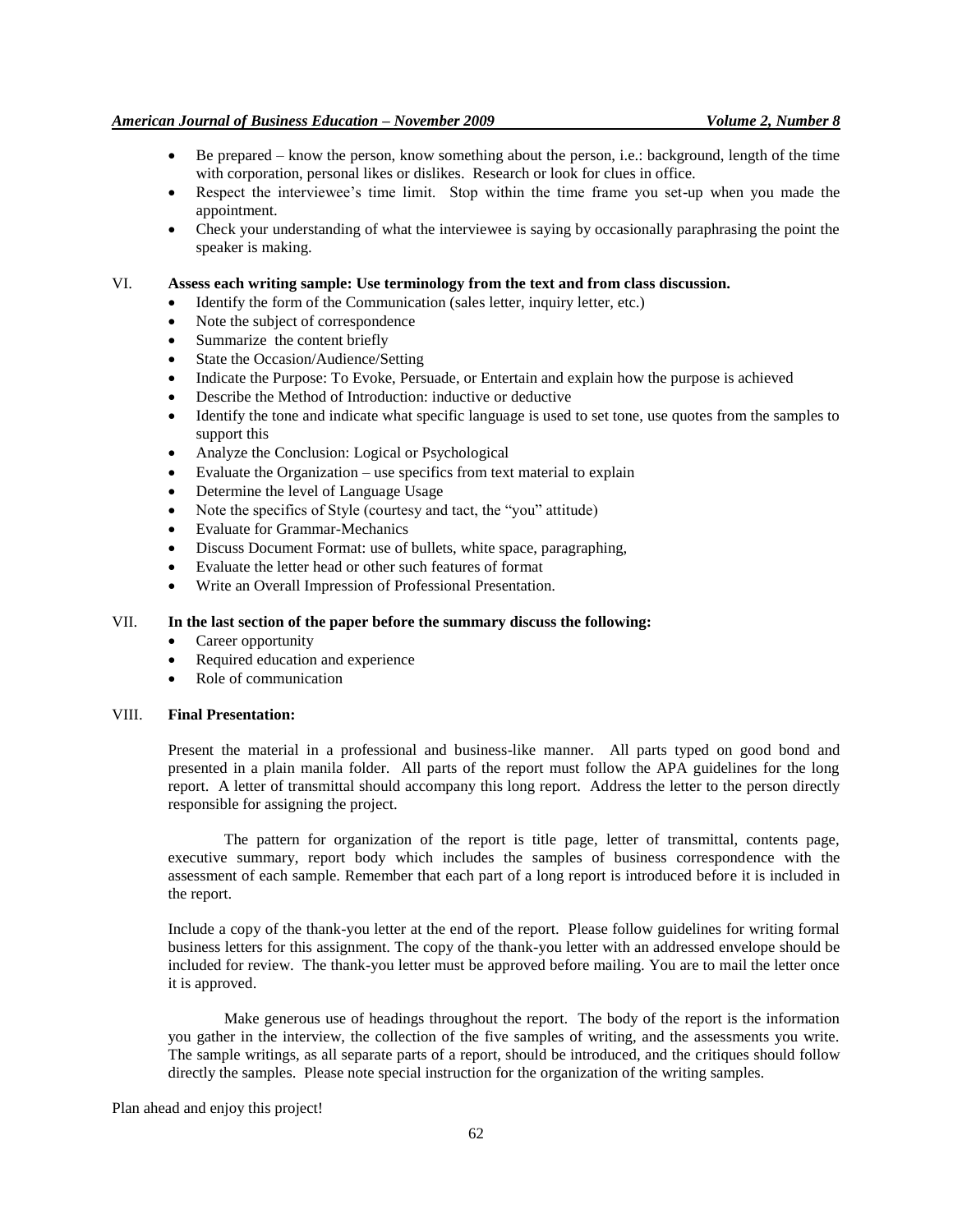| <b>Professional Portfolio Evaluation</b>                                                                                                                                                                                                                                                   | 500 points                                  |
|--------------------------------------------------------------------------------------------------------------------------------------------------------------------------------------------------------------------------------------------------------------------------------------------|---------------------------------------------|
| 6% Elements of a Long Report (elements)<br>Title/Title Page<br><b>Contents Page</b><br>$\bullet$<br>Letter of Transmittal<br>$\bullet$<br><b>Executive Summary</b><br>$\bullet$<br>Introduction/Conclusion<br>Body with at least three levels of headings<br>Thank-you letter<br>$\bullet$ |                                             |
| <b>4% Professional Presentation</b><br>Professional Appearance<br><b>Bond Paper</b><br>٠<br>Manila Folder<br>$\bullet$<br>Correct Font/Manuscript Form<br>$\bullet$                                                                                                                        |                                             |
| 10% Organization of Material<br><b>APA Format and Mechanics</b><br><b>Internal Citations/Documentation</b><br>$\bullet$<br>Reference List<br>$\bullet$<br>Headings<br>$\bullet$<br><b>Follow Directions</b>                                                                                |                                             |
| 15% Research Evaluation<br>Organization of Material/complete research of topic<br>$\bullet$<br>Quality of Research/current and relevant data<br>$\bullet$<br>Amount of Research/Number of sources<br>$\bullet$                                                                             |                                             |
| 20% Writing Quality<br>Language Usage<br>$\bullet$<br><b>Writing Style</b><br>$\bullet$<br>Grammar/Mechanics<br>$\bullet$<br>Content<br>$\bullet$                                                                                                                                          | $(100 \text{ points})$ <sub>_________</sub> |
| 20% Assessment of Writing Samples<br>Collect five samples of relevant business writing<br>$\bullet$<br>Use of Headings in writing assessment<br>Demonstrate Knowledge of Rules of Business Correspondence                                                                                  | $(100 \text{ points})$                      |
| 20% Personal Interview<br>Gathered In-depth Information<br>$\bullet$<br><b>Conducted Professional Interview</b><br>Presented in dialogue or overview form with editorial observation<br>$\bullet$                                                                                          |                                             |
| 5% Evaluation and Research of Career Path<br>Forecast Information on Industry<br>$\bullet$<br>Forecast Information on Corporation<br>$\bullet$<br>Forecast on Individual Career Requirements                                                                                               |                                             |